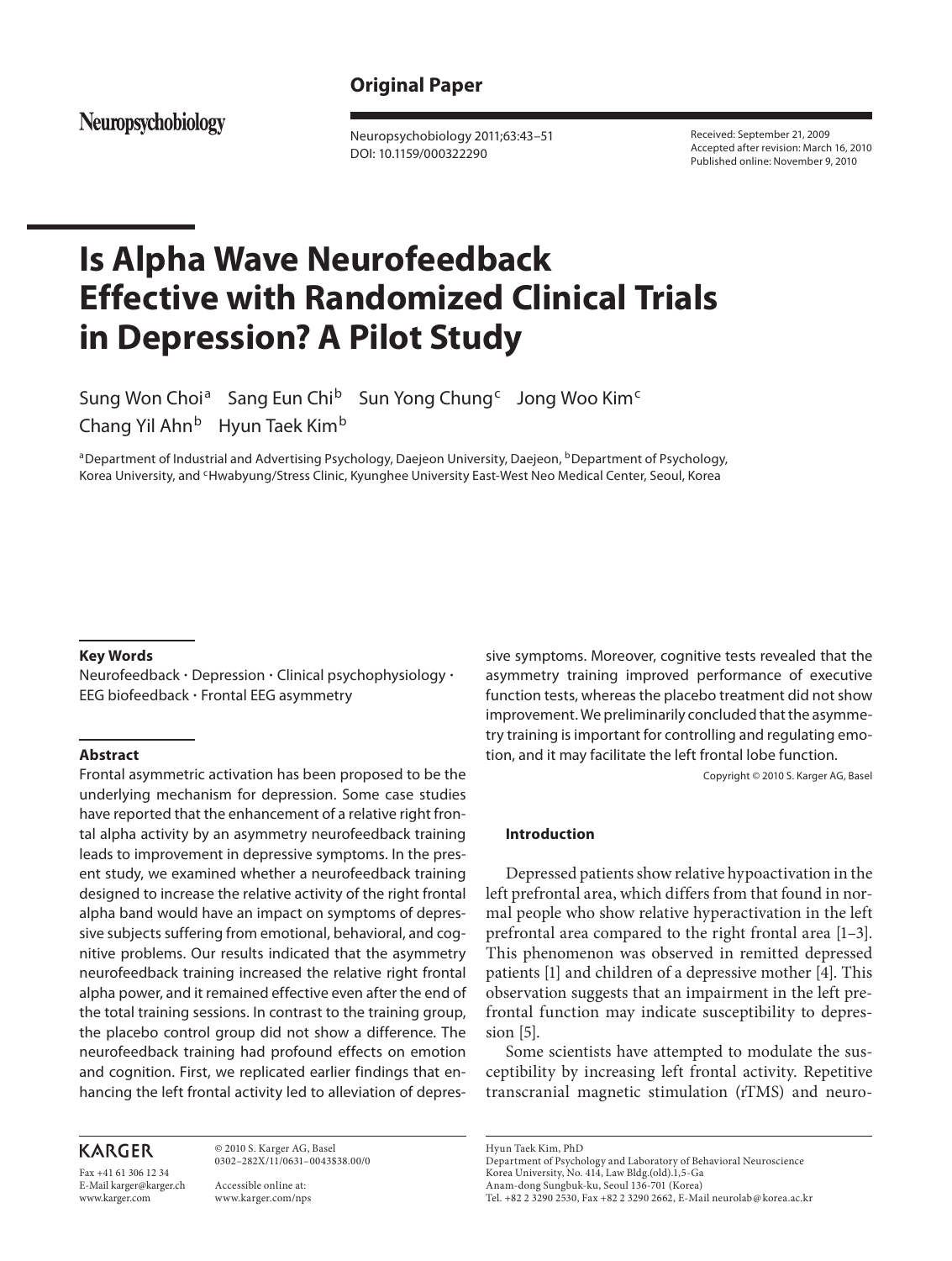feedback have frequently been chosen to modulate cortical activity. Some rTMS studies have reported favorable results. The studies found that rTMS facilitated the activity in the left prefrontal cortex and also reported improvement in patients' mood symptoms [6–8] .

 The positive findings in the rTMS studies have raised the possibility that neurofeedback, which is a safer way to modulate brain activity, could be an alternative treatment option for depression. Rosenfeld et al. [9] were the first researchers who developed a neurofeedback protocol (called 'asymmetry protocol') for modifying brain asymmetry. Some case studies [10, 11] and an experimental study [12] have been conducted for altering frontal asymmetry. Baehr et al. [13] reported 2 cases of depressive women who received neurofeedback using the asymmetry protocol. Their scores on the depression scale of the Minnesota Multiphasic Personality Inventory, second edition [14] decreased to a normal range after the training session. The same authors [11] followed the change of depressive symptoms of patients who completed the training. They found that 50% of participants maintained treatment outcomes at 5-year follow-ups. Allen et al. [12] modulated the frontal asymmetry of normal subjects with 5 neurofeedback sessions. The randomly assigned 'left group', in which the left frontal activity was enhanced relative to the right frontal activity, showed an increase in positive mood and a decrease in negative mood in response to emotionally evocative films. These results suggest potential effectiveness of the asymmetry protocol, but the existing studies have some limitations.

 First, Baehr et al. [10, 11] adopted a single-case design, which was not able to control for nonspecific treatment factors [15]. The existing case reports could not rule out the possibility that the positive outcome was merely due to participants' belief that they were being treated.

 Second, Allen et al. [12] controlled for nonspecific treatment factors by employing a group experimental design. However, the subjects were not patients suffering from depression. Therefore, there is some doubt as to whether their results can be generalized to a clinical population.

 In the present study, we investigated the psychophysiological and behavioral effects of the asymmetry training. We adopted a randomized control group design to control for nonspecific treatment factors. We recruited participants suffering from depression to evaluate clinical efficacy of the asymmetry protocol. We hypothesized that the asymmetry training will increase the relative left frontal activity and alleviate depressive symptoms.

# **Methods**

#### *Subjects*

 Participants were recruited from May 2006 to September 2006. All patients met the DSM-IV criteria for depressive disorders. Diagnoses were based on a semi-structured clinical interview (Structured Clinical Interview for DSM-IV Axis I Disorders) [16] by a clinical psychologist. Persons who had organic disorders or who had been treated with psychoactive drugs for at least 2 months prior to the study were excluded.

 All patients gave informed consent for participation in the study. Twenty-four right-handed subjects with depressive mood were randomly assigned to two groups (EEG biofeedback/psychotherapy placebo) by a block randomization. Twenty-three participants completed the training. One participant from the psychotherapy placebo group dropped out after week 1 because of sudden relocation. The remaining members of both groups were comparable with respect to age, gender, education and symptom severity (table 1).

 The number of remitted people in the training group was 5, and only 1 of them met the full remission criteria. The number of remitted people in the control group was 2, and everyone met the criteria of partial remission. In both groups, no subject had a history of hospitalization for psychiatric illness. Two persons had been treated by psychiatrists in outpatient settings, one of whom belonged to the training group and the other to the control group. Further, no one reported suicide attempts at any point in their life history.

 Participants attended the clinic during the interview, baseline assessments and 5-week training, and at the 1-month follow-up. The Institutional Review Board of the Kyunghee University approved the study protocol.

#### *Neurofeedback Training*

 The neurofeedback training was administered for 5 weeks. In all of our clinical training sessions, the neurofeedback system 'Procomp Infiniti' (Thought Technology Ltd.) and the 'asymmetry protocol' were used. The 'asymmetry protocol' had originally been developed by Rosenfeld [17]. Subjects who are treated with this protocol can be reinforced when the left midfrontal alpha power is decreased or when the right midfrontal alpha power is increased.

 For the neurofeedback, EEGs from F3 and F4, both referenced to Cz, were recorded. The calculated index for measuring frontal asymmetry is  $A_2 = (R - L)/(R + L)$ , where R is alpha power at the cortical site F4 and L is that at F3 [17] . When this value exceeded 0, characters shown on the screen signaled the subjects a successful trial with classical music (Franz von Suppé 'Light Cavalry Overture') the volume of which varied with the  $A_2$  value. The participants were told to try to keep the sound on and to try to continuously raise its volume. Subjects received training for 10 sessions (twice per week). Each training session consisted of 6 fourminute trials followed by 5 thirty-second rest periods.

#### *Psychotherapy Placebo Training*

 Psychotherapy placebo sessions were provided for 5 weeks. The participants in this group did not receive neurofeedback. Instead, they participated in the psychotherapy placebo training. These sessions consisted of psychological assessment, interpretation of the test results, and providing information on the course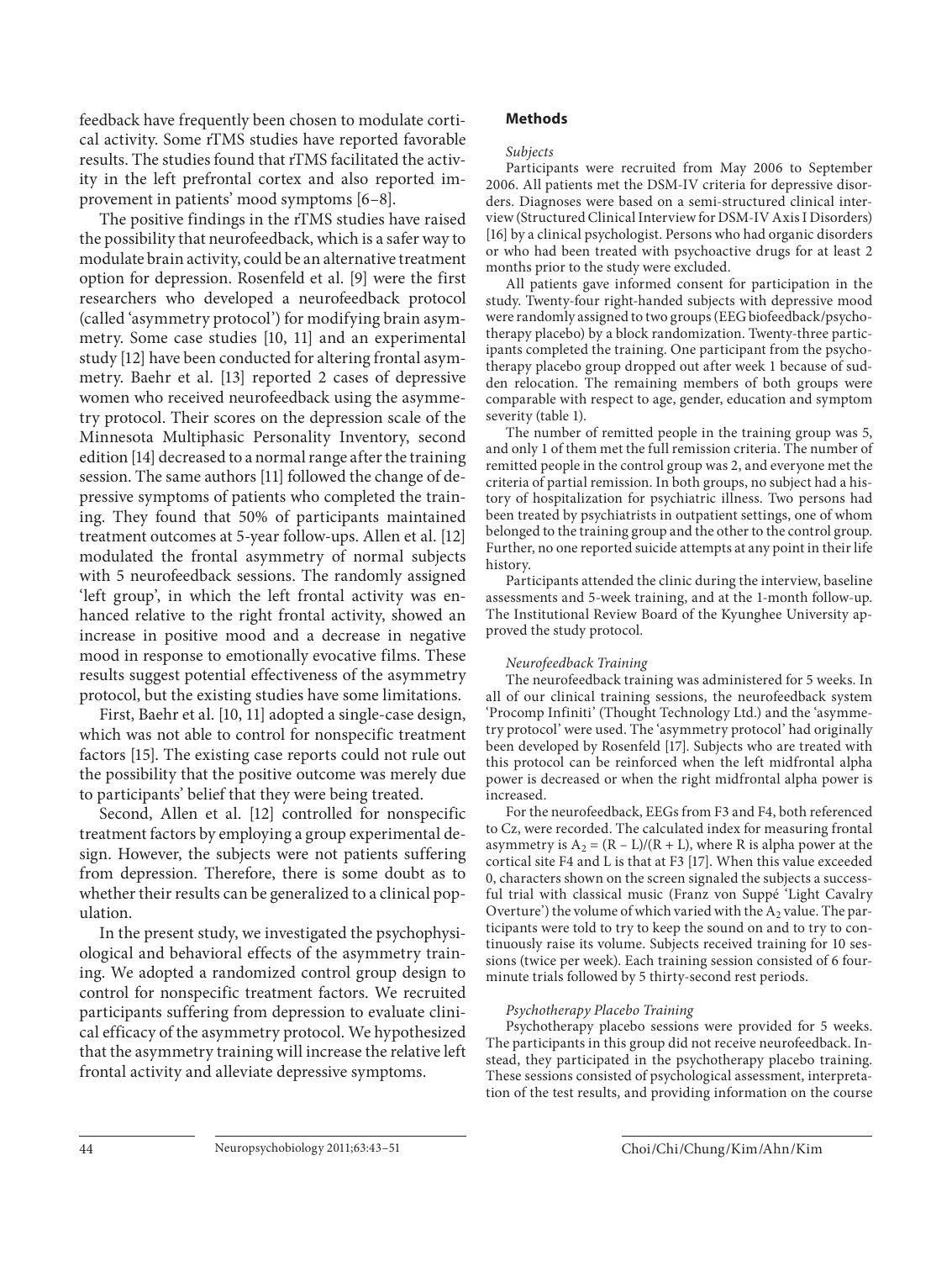| <b>Table 1.</b> Group characteristics and clinical data |  |
|---------------------------------------------------------|--|
|---------------------------------------------------------|--|

|                                    | Training group<br>$(n = 12)$ | Placebo group<br>$(n = 11)$ | $t/\chi^2$ |
|------------------------------------|------------------------------|-----------------------------|------------|
| Age, years                         | $28.46 \pm 9.69$             | $28.54 \pm 6.84$            | $-0.022$   |
| Education, years                   | $15.83 \pm 1.70$             | $14.00 \pm 2.00$            | 2.377      |
| Handedness                         | $89.58 \pm 8.38$             | $89.55 \pm 9.07$            | 0.010      |
| Number of depression episodes      | $1.54 \pm 0.99$              | $1.18 \pm 0.87$             | 0.922      |
| Duration of total episodes, months | $7.79 \pm 11.21$             | $11.00 \pm 19.18$           | $-0.495$   |
| Baseline stress score              | $25.58 \pm 12.30$            | $34.11 \pm 12.13$           | $-1.582$   |
| Sex (males/females)                | 2/10                         | 4/7                         | 1.155      |
| Clinical status (current/remitted) | 7/5                          | 9/2                         | 1.495      |
| MMPI-2 depression scale score      | $62.08 \pm 12.61$            | $67.00 \pm 16.07$           | $-0.820$   |
|                                    |                              |                             |            |

Handedness was measured by the Edinburgh Handedness Inventory. MMPI-2 = Minnesota Multiphasic Personality Inventory, second edition.

and treatment of mood disorders. They were told that it was part of the formal treatment session.

#### *Self-Training*

 After subjects completed the neurofeedback training, they participated in a 1-month (twice per week) self-training session to maintain a similar mental state as during the neurofeedback training sessions but without the feedback system's assistance. In contrast to the EEG biofeedback training group, subjects who had finished psychotherapy placebo training were referred to other therapists who provided a conventional therapy for depression as needed.

#### *Before and after Testing*

 The participants and evaluators were not blinded to the group assignments. Clinical ratings were administered by a clinical psychologist using the Hamilton Depression Inventory (HAM-D) [18]. The clinical ratings were recorded by a video camera, and 2 independent clinical psychologists verified the ratings. Interrater reliability was 0.99.

 All participants completed self-report questionnaires, such as the Daily Stress Scale [19], the Automatic Thought Questionnaire-Positive (ATQ-P) [20], the Automatic Thought Questionnaire-Negative (ATQ-N) [21], and the Beck Depression Inventory II (BDI-II)  $[22]$ .

 Cognitive functions were assessed by the Semantic Fluency Test (SFT), the Phonological Fluency Test (PFT) and the Stroop Test (ST). The ST had been programmed in Superlab version 2.0 by the first author of this paper. The items of the ST were neutral (colored strings of a symbol), congruent (color names matching the written color), or incongruent (color names different from written color). The subjects were asked to push the corresponding colored key on the keyboard when color words were presented on a computer screen. The response latencies for the trials with incorrect responses were excluded from the response latency analyses. The response latencies for the trials were determined for each group and for each item (congruent, neutral, incongruent) from the individual median reaction times (RTs).

 EEG was recorded by a Grass QP511 amplifier and Grass Ag-AgCl electrodes at 3 scalp locations: F3, F4, and Cz according to the international 10/20 system. All placements were referenced to the vertex (Cz), and an electrode attached to the forehead was used for ground. The vertex (Cz) is a popular reference site, which most of the asymmetry studies [1, 5, 10, 12, 23–27] employed. It is known to efficiently detect the difference of activities between two active sites [28] . Electrode impedances were all under 5,000 $\Omega$ .

 Eye movement (electrooculogram, EOG) was recorded from electrodes placed above and below the right eye to allow for the removal of artifacts from the EEG. After preparing for recording, the participants were seated in a comfortable chair. Resting EEG was recorded for 8 min. One of two randomly generated sequences of four 1-minute blocks of eyes-open (O) and four 1-minute blocks of eyes-closed (C) resting EEG was recorded during each session (either O-C-C-O-C-O-O-C or C-O-O-C-O-C-C-O), with the sequence counterbalanced across the subjects. The subjects heard one tone signaling the beginning of each 60-second recording. A 30-second interval followed between the blocks.

 These outputs were sent through Grass QP511 amplifiers set to pass signals from 3 to 100 Hz (3 dB cutoff at 3 and 100 Hz). Amplification was 20,000 for EEG leads and 5,000 for EOG leads. The signals were then passed through NI PCI 6024E DAQ hardware to a Pentium 1.2 GHz computer with Labview 6.1 software. We processed four eyes-open blocks and four eyes-closed blocks separately. Each of the four 1-minute EEGs was divided into 59  $\times$ 2-second epochs with 50% overlap.

Data windows exceeding an EOG amplitude of 80  $\mu$ V were deleted from the analysis. Due to EOG artifacts, an average of 15% (eyes open: 19%, and eyes closed: 11%) EEG epochs were rejected. We monitored the face of subjects during the EEG recording since facial expressions can distort the EEG signal. Five subjects made facial expressions and this affected EEG recordings. During those instances, we reminded the subjects of the instructions and recorded again. Other than EOG and facial electromyography elimination, all data were inspected visually to detect unidentified ar-

Is Alpha Wave Neurofeedback Effective in Depression?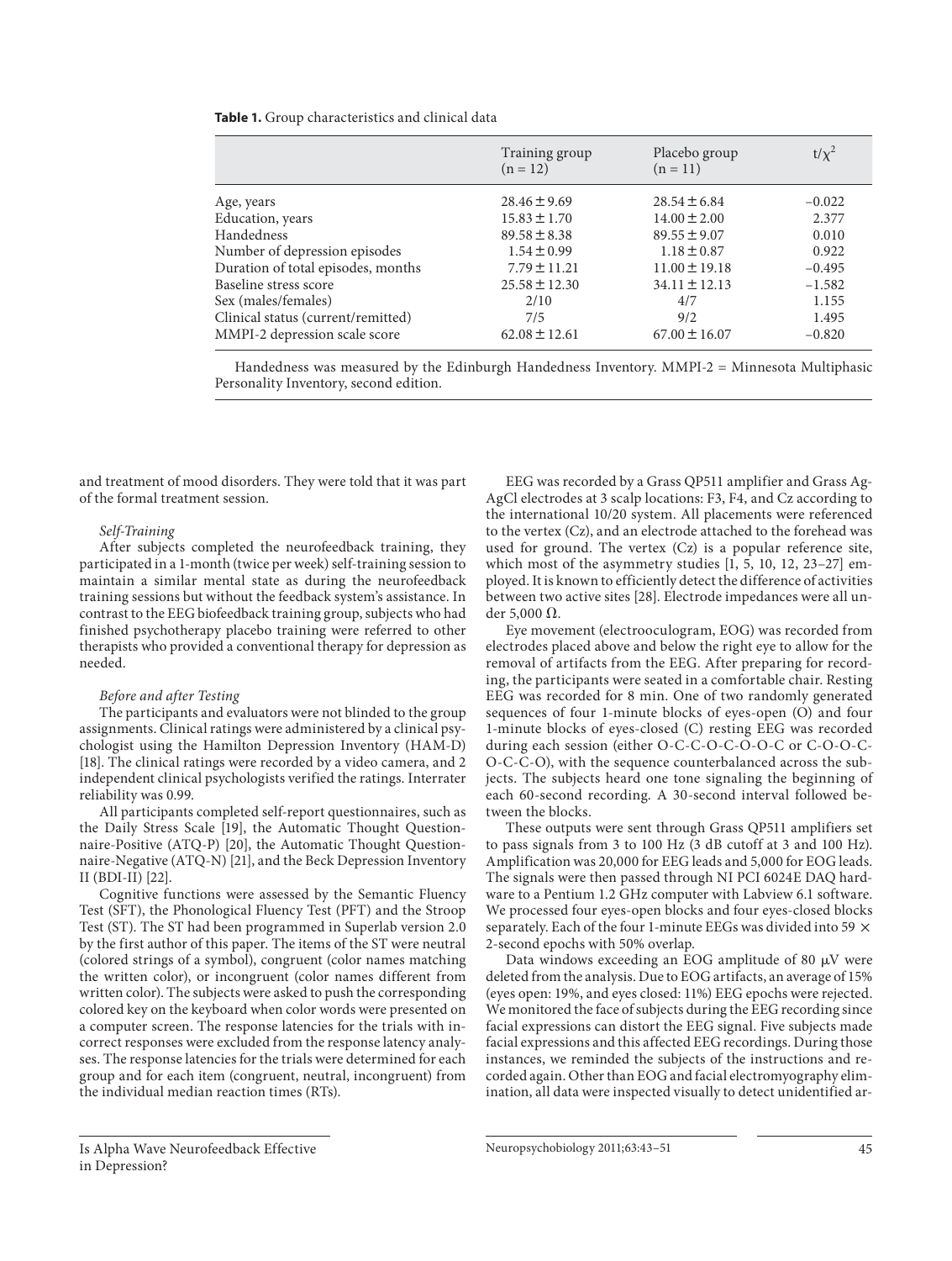Table 2. Pre- and post-training comparisons of quantitative EEG in the eyes-open condition

| Frequency<br>band | Training   |            | Placebo    |             |  |
|-------------------|------------|------------|------------|-------------|--|
|                   | Pre        | Post       | Pre        | Post        |  |
| F <sub>3</sub>    |            |            |            |             |  |
| Delta             | 5.88(0.63) | 6.00(1.01) | 5.83(0.82) | 6.17(1.38)  |  |
| Theta             | 4.14(0.72) | 4.23(0.70) | 4.22(0.48) | 4.32(0.65)  |  |
| Alpha             | 4.04(1.04) | 4.17(0.99) | 3.82(0.86) | 3.98(0.80)  |  |
| Low beta          | 2.90(0.85) | 2.99(1.05) | 2.64(0.61) | 2.79(0.65)  |  |
| Mid beta          | 2.20(0.90) | 2.33(0.85) | 2.19(0.53) | 2.28(0.68)  |  |
| F4                |            |            |            |             |  |
| Delta             | 5.67(0.48) | 6.20(1.05) | 5.58(0.65) | 5.93(1.06)  |  |
| Theta             | 4.07(0.70) | 4.27(0.63) | 4.05(0.49) | 4.15(0.52)  |  |
| Alpha             | 3.72(1.11) | 4.14(0.98) | 3.66(0.71) | 3.78 (0.76) |  |
| Low beta          | 2.70(0.87) | 3.01(1.01) | 2.44(0.49) | 2.66(0.58)  |  |
| Mid beta          | 2.15(0.86) | 2.46(0.72) | 2.07(0.56) | 2.31(0.58)  |  |

Figures are means of natural log-transformed EEG with standard deviations in parentheses. A significant group  $\times$  time  $\times$ hemisphere interaction was found  $(p < 0.01)$  in the training group.

tifacts. There was one occurrence and in this case we stopped recording and re-recorded the next day.

 Artifact-free 2-second epochs were converted to 2-second Hamming windows and subjected to a fast Fourier transform algorithm for calculation of absolute  $(\mu V^2)$  powers. For each EEG frequency band, delta (0.2–3.9 Hz), theta (4–7.9 Hz), alpha (8–11.9 Hz), low beta (12–14.9 Hz) and mid beta (15–17.9 Hz), voltage values were calculated by the periodogram function of Matlab version 6.5 (Mathworks, Natick, Mass., USA). These values were natural log transformed to resolve the non-normal distribution of the EEG data, which is called natural log-transformed power.

 Like most of the research that studied the frontal asymmetry, we selected the alpha band because it showed a good test-retest reliability [29]. As alpha power is inversely related to the activity of the brain, decreased alpha power could be interpreted as an increase in the activity of the corresponding brain area [30, 31] .

 Interhemispheric alpha power asymmetry, called A score, was computed for homologous sites F3–F4 as described by Tomarken et al. [27] . An asymmetry metric (A score) was computed for each epoch by subtracting log-transformed alpha power of the left midfrontal site from log-transformed alpha power of the right site  $(\log R - \log L)$ .

 All clinical instruments were applied twice (before and after training) with the measurement approximately 6 weeks apart. For the neurofeedback training group, a 1-month follow-up assessment was done.

#### *Statistics*

 For pre- and post-training comparisons of EEG, group (training, placebo)  $\times$  time (before training, after training)  $\times$  hemisphere (left, right) analyses of variance (ANOVAs) with repeated measures were performed. For pre- and post-training comparisons of asymmetry score and cognitive measures, group (training,  $placebo)$   $\times$  time (before training, after training) ANOVAs with repeated measures were performed.

 Data measured by self-report questionnaires could be affected by life stress change [32–34] . To control the confounding effect of life stress change, all self-report data were analyzed using repeated-measures analyses of covariance, which added a stress change score (post-test score minus pre-test score of the Daily Stress Scale) as a covariate. In case of significant group  $\times$  time interactions, post hoc paired t tests were computed for each group separately.

 As 2 scales (BDI-II and ATQ-P) did not satisfy the parametric assumption, the rank transformation procedure [35] was employed for these variables. The procedure is a nonparametric analysis substituting mixed-design ANOVAs. In case of significant group  $\times$  time interactions, Mann-Whitney tests were computed for each group separately.

 To evaluate change from post-treatment to 1-month follow-up, we used a paired t test.

Categorical measures were compared with  $\chi^2$  and Fisher's exact tests. Himadi et al.'s [36] criteria were adopted to classify the participants as responders. According to their criteria, a responder should be free of depressive episodes after the treatment and show at least a 20% decrease in score from the pretest on 75% of outcome measures. For all statistical procedures, significance was set at  $p < 0.05$ .

### **Results**

 Pre- and post-training comparisons of EEG activities are presented in table 2 and table 3 . For alpha activity, the repeated-measures ANOVA revealed a group  $\times$  time  $\times$ hemisphere interaction in the eyes-open condition [F(1,  $21$ ) = 14.39; p < 0.01]. To interpret the meaning of the interaction effect, a two-way ANOVA followed in each group. There was a significant time  $\times$  hemisphere interaction in the training group  $[F(1, 11) = 46.50; p < 0.001]$ , but not in the control group. Although a log-transformed alpha power difference between the pre- and post-tests was found in the training group  $[t(11) = -2.74, p < 0.05]$ , such a difference was not found in the control group.

 Three-way interaction effects of the alpha activity were not found in the eyes-closed condition. For other frequency bands (delta, theta, low beta and mid beta), no significant effects containing the factors group  $\times$  time  $\times$  hemisphere were obtained.

 Pre- and post-training comparisons of the asymmetry scores are summarized in figure 1. For the  $A_1$  score, a significant group  $\times$  time interaction was obtained in the eyes-open condition  $[A_1: F(1, 21) = 15.53; p < 0.01]$ , but no interaction was found in the eyes-closed condition. Although, in the eyes-open condition, there were no pretraining differences for the  $A_1$  score between the two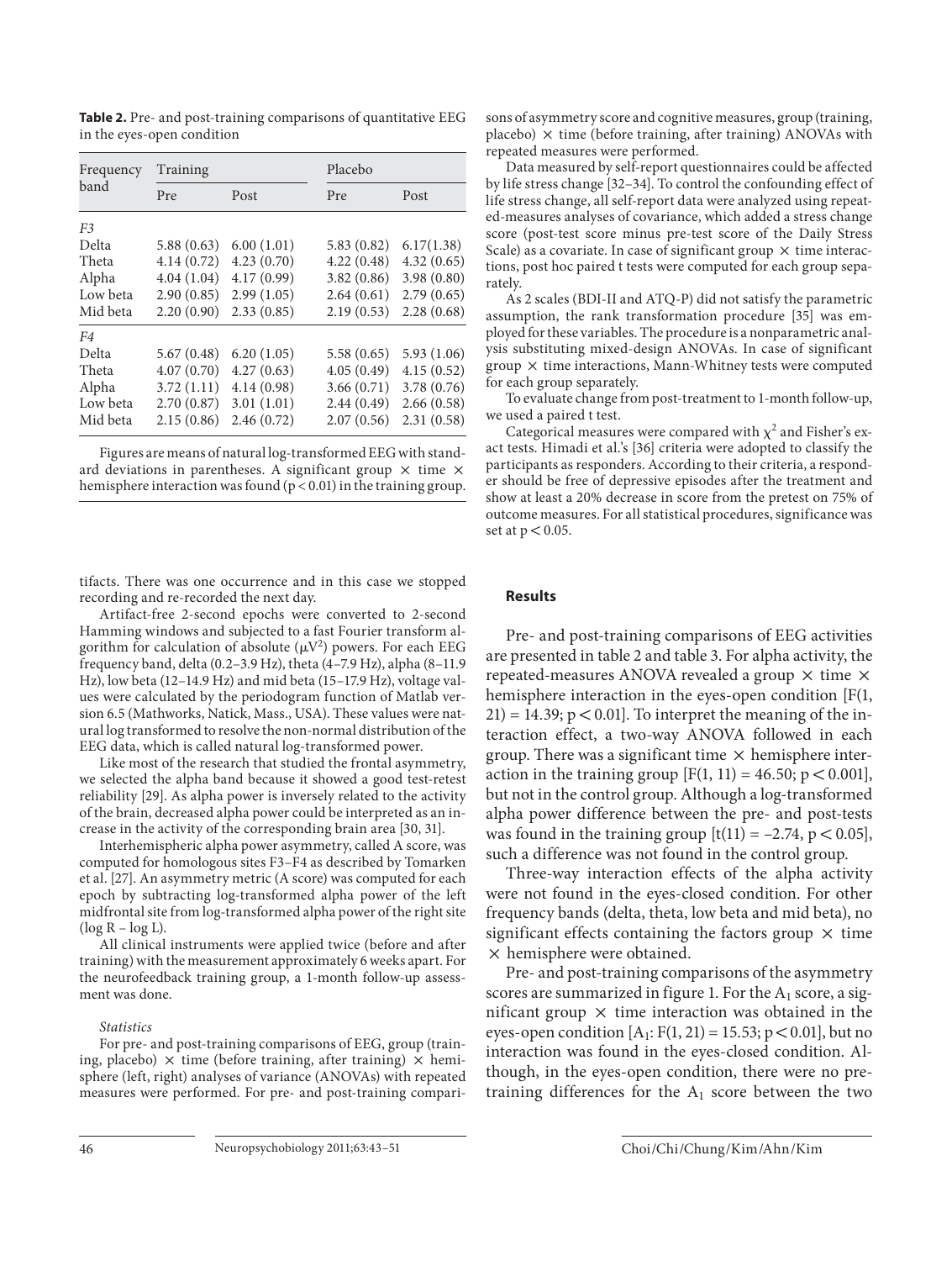

**Fig. 1.** Pre- and post-training comparisons of asymmetry score. A significant group  $\times$  time interaction was found (p < 0.01) in the eyes-open condition. There were significant post-training differences in both conditions. \*  $p < 0.05$ , \*\*  $p < 0.01$ .

(POST) and 1-month follow-up (FW) comparisons of the Verbal Fluency Test. Dotted lines show the changes of the correct responses of the SFT (a) and of the PFT (**b**).  $p < 0.01$ .

groups, there were post-training differences between the scores of the two groups  $[A_1: t(21) = 2.32, p < 0.01]$ .

 Pre- and post-training comparisons of clinical assessments are summarized in table 4 . For the BDI-II, ATQ-N, and HAM-D, significant group  $\times$  time interactions were found [BDI-II: F(1, 20) = 6.87,  $p < 0.05$ ; ATQ-N: F(1, 20) = 6.02, p < 0.05; HAM-D:  $F(1, 20) = 5.96$ , p < 0.05]. For ATQ-P, a trend toward significance was observed  $[F(1, 20) = 4.00, p = 0.059]$ . In BDI-II, ATQ-N, HAM-D, and ATQ-P, although there were no pre-training differences between the two groups, there were post-training differences between them  $[ATQ-N: t(21) = -2.27, p < 0.05;$ HAM-D:  $t(21) = -2.70$ ,  $p < 0.05$ ; BDI-II: U = 31.00,  $p <$ 0.05; ATQ-P:  $U = 32.50$ ,  $p < 0.05$ ].

 Pre- and post-training comparisons of verbal fluency functions are summarized in figure 2 . For the number of correct responses in the SFT, a significant group  $\times$  time interaction resulted  $[F(1, 21) = 9.45; p < 0.01]$ . In the SFT, the average score of the training group increased after the training  $[t(11) = -3.48, p < 0.01]$ . The placebo group did not show a significant increase in the score. For the

 Is Alpha Wave Neurofeedback Effective in Depression?

**Table 3.** Pre- and post-training comparisons of quantitative EEG in the eyes-closed condition

| Frequency<br>band | Training   |                  | Control    |            |
|-------------------|------------|------------------|------------|------------|
|                   | Pre        | Post             | Pre        | Post       |
| F <sub>3</sub>    |            |                  |            |            |
| Delta             | 6.37(0.85) | 6.70(0.58)       | 6.33(1.08) | 6.49(1.24) |
| Theta             | 4.13(0.77) | 4.44(0.72)       | 4.33(0.61) | 4.51(0.70) |
| Alpha             | 4.64(1.02) | 4.72(0.91)       | 4.64(0.87) | 4.54(0.90) |
| Low beta          | 3.09(0.97) | 3.12(1.10)       | 2.89(0.68) | 3.07(0.88) |
| Mid beta          | 2.34(0.95) | 2.58(0.82)       | 2.34(0.58) | 2.47(0.69) |
| F4                |            |                  |            |            |
| Delta             | 6.04(1.05) | $6.84(0.78)^{*}$ | 6.12(0.84) | 6.27(0.78) |
| Theta             | 4.13(0.96) | 4.49(0.71)       | 4.10(0.58) | 4.31(0.67) |
| Alpha             | 4.53(1.01) | 4.79(0.93)       | 4.33(1.02) | 4.35(1.07) |
| Low beta          | 2.93(0.99) | 3.22(0.97)       | 2.74(0.81) | 2.64(1.03) |
| Mid beta          | 2.26(0.82) | 2.47(0.77)       | 2.14(0.73) | 2.45(0.84) |

A significant increase in natural log-transformed delta power was found at the F4 site of the training group ( $*$  p < 0.05). Figures are means of natural log-transformed EEG with standard deviations in parentheses.

Neuropsychobiology 2011;63:43–51 47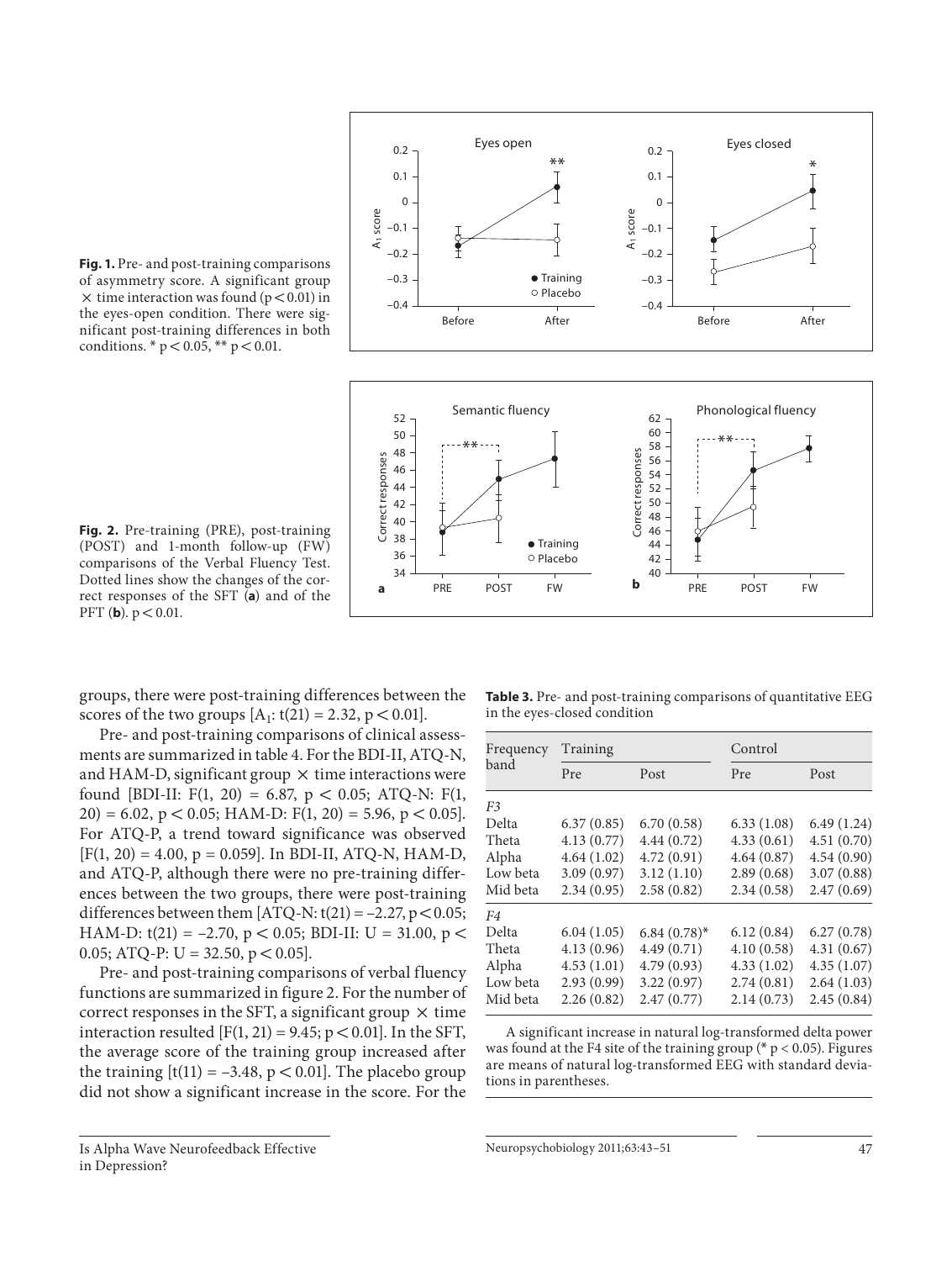

**Fig. 3.** Pre-training (PRE), post-training (POST) and 1-month follow-up (FW) comparisons of the ST. Dotted lines show RT changes of the training group in the congruent condition and incongruent condition. Group difference in IFI was found in the pre-treatment assessment.  $*$  p  $< 0.05$ .

Table 4. Means (standard deviations) on clinical assessments

|         | Training group $(n = 12)$ |               | Placebo group $(n = 11)$ |               | <b>Statistics<sup>a</sup></b>              |
|---------|---------------------------|---------------|--------------------------|---------------|--------------------------------------------|
|         | Pre                       | Post          | Pre                      | Post          |                                            |
| BDI-II  | 22.75 (12.35)             | 9.08(6.92)    | 26.18(16.21)             | 21.27 (15.86) | $G \times T$ : $p < 0.05$ ; T: $p < 0.001$ |
| $ATO-P$ | 74.83 (14.70)             | 85.08 (9.31)  | 76.22 (32.88)            | 76.11 (31.44) | $G \times T$ : $p < 0.05$ ; T: $p < 0.05$  |
| ATO-N   | 84.67 (24.13)             | 59.00 (20.15) | 87.44 (33.59)            | 78.11 (28.83) | $G \times T$ : $p < 0.05$ ; T: $p < 0.001$ |
| HAM-D   | 11.33(7.52)               | 4.08(4.14)    | 12.36(7.67)              | 11.08(7.91)   | $G \times T$ : $p < 0.05$ ; T: $p < 0.05$  |

number of correct responses in the PFT, a trend in group  $\times$  time interaction was found [F(1, 21) = 4.02; p < 0.1]. In the PFT, the average score of the training group increased after the training  $[t(11) = -4.70, p < 0.01]$ . The placebo group did not show a significant increase in the score.

 We then compared the RT of the pre-training ST with that of the post-training ST. Figure 3 shows the change of RT of the neutral, congruent, and incongruent condition and the change of the interference index (IFI). A group  $\times$  time ANOVA did not reveal any main and interaction effects in the neutral condition.

A group  $\times$  time ANOVA on the congruent condition revealed a significant main effect of time  $[F(1, 21) = 4.98;$  $p < 0.05$ ]. In this condition, the average RT of the training group decreased after the training  $[t(11) = 2.57, p < 0.05]$ .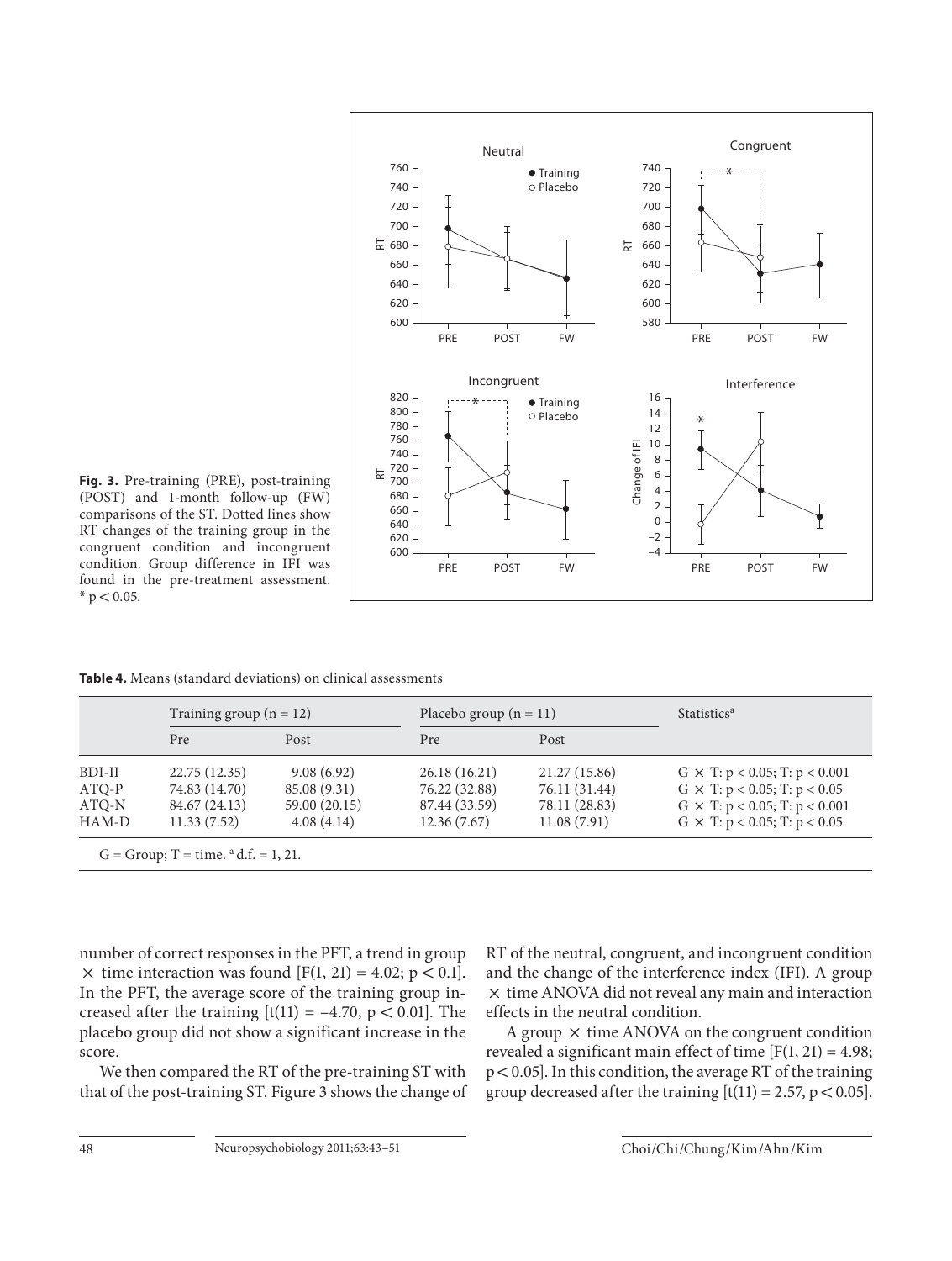The placebo group did not show a significant reduction in the RT.

A group  $\times$  time ANOVA on the incongruent condition revealed a significant group  $\times$  time interaction [F(1,  $21$ ) = 4.98; p < 0.05]. In the training group, the RT in the incongruent condition decreased  $[t(11) = 2.88, p < 0.05]$ after the training but the placebo group did not show any performance change.

A group  $\times$  time ANOVA on the IFI revealed a significant interaction effect [F(1, 21) = 5.99;  $p < 0.05$ ]. Although there were significant pre-training differences between the two groups  $[t(21) = 2.69, p < 0.05]$ , there were no post-training differences between them.

 Subsequent analysis showed that differences in all physiological, clinical, and neuropsychological assessment scores between the post-training and 1-month follow-up were not significant.

 In the training group, the number of responders was 6, which means 50% of the participants improved to a clinically meaningful level. In the placebo group, no one was classified as a responder. No participants reported significant side effects.

## **Discussion**

 To the best of our knowledge, this is the first attempt to examine the efficacy of an asymmetry training in depression by adopting an experimental design. In the present pilot study, the effects of 10-session asymmetry training were investigated in subjects with depressive symptoms compared to a psychotherapy placebo group.

 The neurofeedback training induced left frontal dominance. Alpha absolute power of the right frontal area increased, and asymmetry scores increased in the training group exclusively. The training effect was only observed in the alpha band, which was originally a target of the neurofeedback training. As alpha power inversely correlates with the activity of the corresponding brain area [30, 31] and the increase in the asymmetry score meant relative dominance on the left frontal area, these results can be interpreted that neurofeedback relatively weakened the right frontal activity.

 The change of asymmetric brain activity pattern was only found in the eyes-open condition. This finding is consistent with previous research [37, 38] which found that an alpha enhancement effect had been easily observed in a specific condition in which visual input was presented. The training effect accomplished in the eyesclosed condition could not exceed a mere alpha increase of eyes closed [37] . Our findings suggest that the alpha enhancement training effect should be measured in the eyes-open (or similar 'alpha blocking') condition.

 From a behavioral perspective, the training decreased depressive symptoms and enhanced executive functions of participants. Moreover, 50% of the subjects showed clinically meaningful changes, which were not found in the psychotherapy placebo group. Taken together, these findings can lead to the conclusion that the increased activity of the left frontal cortex may suggest a neurophysiological correlate of mitigated depressive symptoms.

 The results of the current study were consistent with previous case reports [10, 11] and rTMS studies [6–8] . In addition, we found that the effect of neurofeedback was greater than that of psychotherapy placebo which contained most of nonspecific treatment factors. It means that the effectiveness of neurofeedback treatment could not entirely be explained by the nonspecific treatment factors.

 It should be noted that the result of our study suggested a causal relationship between the asymmetric frontal activity and depressive symptoms. Depression had been characterized by the hypoactivation in the left prefrontal cortex and hyperactivation in the right frontal cortex [3, 39], which raised the possibility that the imbalance of the bilateral prefrontal activity was a biological cause of depression. Although previous neurofeedback studies [10– 12, 17, 40] partially supported this assumption, most of them just showed a cross-sectional relationship between two variables. Only Allen et al.'s [12] study revealed that alteration of the asymmetric frontal activity could change human emotional response. Our research extended Allen et al.'s [12] finding to the area of pathophysiology of an emotional disorder.

 The asymmetry training is thought to play a key role in the treatment of depression, but the internal mechanism by which depressive symptoms are alleviated is uncertain. Recent findings from the information process study of normal persons give us a broader view on the mechanism of neurofeedback. According to the report by Cohen and Shaver [41], the left hemisphere holds an advantage in processing positive emotional information, whereas the right hemisphere holds an advantage in processing negative emotional information. Decreased negative-biased processing associated with decreased right frontal activity (induced by neurofeedback) may diminish negative cognition and emotion in depressive subjects. Further research is required to precisely elucidate the brain mechanism responsible for the treatment outcome we obtained.

Is Alpha Wave Neurofeedback Effective in Depression?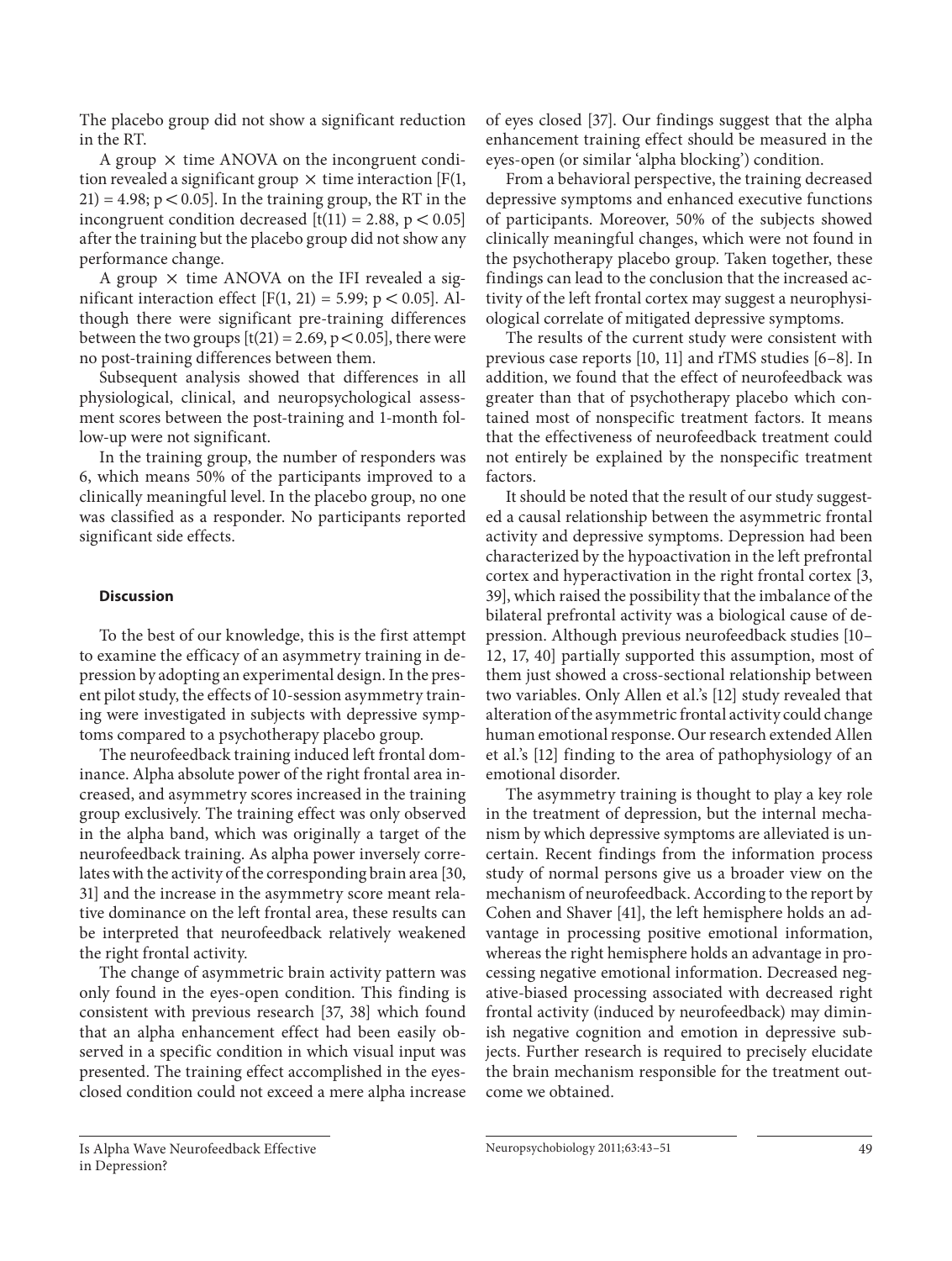Another important finding of our study is that the changes of frontal asymmetry and depressive symptoms were maintained for more than 1 month, which indicates that the change induced by neurofeedback can be generalized across time. Given that depression frequently relapses [42], a longitudinal follow-up study should be conducted to determine whether generalization of training prevents a recurrence of depression.

 Despite the favorable results of the asymmetry training, the present study has limitations. First, 12 subjects are an insufficient number to generalize the efficacy of training. Second, a single-blind design might evoke a rater bias although this possibility seemed to be minimal as there was a high concordance between independent raters who did not know subject allocation. Additional research with a sham randomized controlled double-blind study is recommended to overcome this limitation. Third, our EEG recording method is not sufficient to investigate the change of brain activity. Two-channel recording cannot examine how a change in the frontal activity affects other brain areas. Fourth, reference montage using the vertex electrode has its own limitation. Though vertex montage is of a great advantage to a researcher who wants to assess the frontal asymmetry with a small number of electrodes, there is a possibility that variations in power at Cz can distort the magnitude and direction of asymmetry recorded from lateral sites [43]. Davidson [39], the frontier of asymmetry research, recommended to use computer-derived average reference using a large number of active electrodes. The use of multichannel EEG recording or neuroimaging techniques (e.g. fMRI, PET) is likely to yield data that truly advance our understanding of asymmetry training.

 Our pilot study raises the possibility that EEG biofeedback might be a promising alternative treatment for depressive patients who cannot comply with a biological treatment due to side effects. A study with a sufficiently large number of subjects and a placebo-controlled design, and repetitive replications will improve the validity of the asymmetry neurofeedback training.

#### **Acknowledgments**

This work was supported by the National Research Foundation of Korea Grant funded by the Korean Government (NRF-2010-32A-B00282). The authors thank Ms. Amanda Cumming for her help in the revision of the English translation.

#### **References**

- 1 Gotlib IH, Ranganath C, Rosenfeld JP: Frontal EEG alpha asymmetry, depression, and cognitive functioning. Cogn Emot 1998;12: 449–478.
- 2 Henriques JB, Davidson RJ: Left frontal hypoactivation in depression. J Abnorm Psychol 1991;100:535–545.
- 3 Johnstone T, van Reekum CM, Urry HL, Kalin NH, Davidson RJ: Failure to regulate: counterproductive recruitment of top-down prefrontal-subcortical circuitry in major depression. J Neurosci 2007;27:8877–8884.
- 4 Dawson G, Panagiotides H, Klinger LG, Spieker S: Infants of depressed and nondepressed mothers exhibit differences in frontal brain electrical activity during the expression of negative emotions. Dev Psychol 1997;33:650–656.
- 5 Vuga M, Fox NA, Cohn JF, George CJ, Levenstein RM, Kovacs M: Long-term stability of frontal electroencephalographic asymmetry in adults with a history of depression and controls. Int J Psychophysiol 2006;59:107– 115.
- 6 Conca A, Koppi S, Konig P, Swoboda E, Krecke N: Transcranial magnetic stimulation: a novel antidepressive strategy? Neuropsychobiology 1996;34:204–207.
- 7 George MS, Wassermann EM, Williams WA, Callahan A, Ketter TA, Basser P, Hallett M, Post RM: Daily repetitive transcranial magnetic stimulation (rTMS) improves mood in depression. Neuroreport 1995;6: 1853–1856.
- 8 Pascual-Leone A, Rubio B, Pallardo F, Catala MD: Rapid-rate transcranial magnetic stimulation of left dorsolateral prefrontal cortex in drug-resistant depression. Lancet 1996;348:233–237.
- 9 Rosenfeld JP, Baehr E, Baehr R, Gotlib IH, Ranganath C: Preliminary evidence that daily changes in frontal alpha asymmetry correlate with changes in affect in therapy sessions. Int J Psychophysiol 1996;23:137– 141.
- 10 Baehr E, Rosenfeld JP, Baehr R: The clinical use of an alpha asymmetry biofeedback protocol in treatment of depressive disorders: two case studies. J Neurother 1998;2:12–27.
- 11 Baehr E, Rosenfeld JP, Baehr R: Clinical use of an alpha asymmetry neurofeedback protocol in the treatment of mood disorders: follow-up study one to five years post-therapy. J Neurother 2001;4:11–17.
- 12 Allen JJ, Harmon-Jones E, Cavender JH: Manipulation of frontal EEG asymmetry through biofeedback alters self-reported emotional responses and facial EMG. Psychophysiology 2001;38:685–693.
- 13 Baehr E, Rosenfeld JP, Baehr R: The clinical use of an alpha asymmetry protocol in the neurofeedback treatment of depression: two case studies. J Neurother 1997;2:10–23.
- 14 Butcher JN, Graham JR, Ben-Porath YS, Tellegen A, Dahlstrom WG, Krammer B: MMPI-2 Manual for Administration, Scoring and Interpretation, ed revised. Minneapolis, University of Minnesota Press, 2001.
- 15 Garfield SL: Psychotherapy: An Eclectic-Integrative Approach, ed 2. Mississauga, Wiley, 1995.
- 16 First MB, Spitzer RL, Gibbon M, Williams JBW: Structured Clinical Interview for DSM-IV Axis I Disorders (SCID-I), Research Version. New York, Biometric Research, 1996.
- 17 Rosenfeld JP: An EEG biofeedback protocol for affective disorders. Clin Electroencephalogr 2000;31:7–12.
- 18 Hamilton M: A rating scale for depression. J Neurol Neurosurg Psychiatry 1960;23:56– 62.